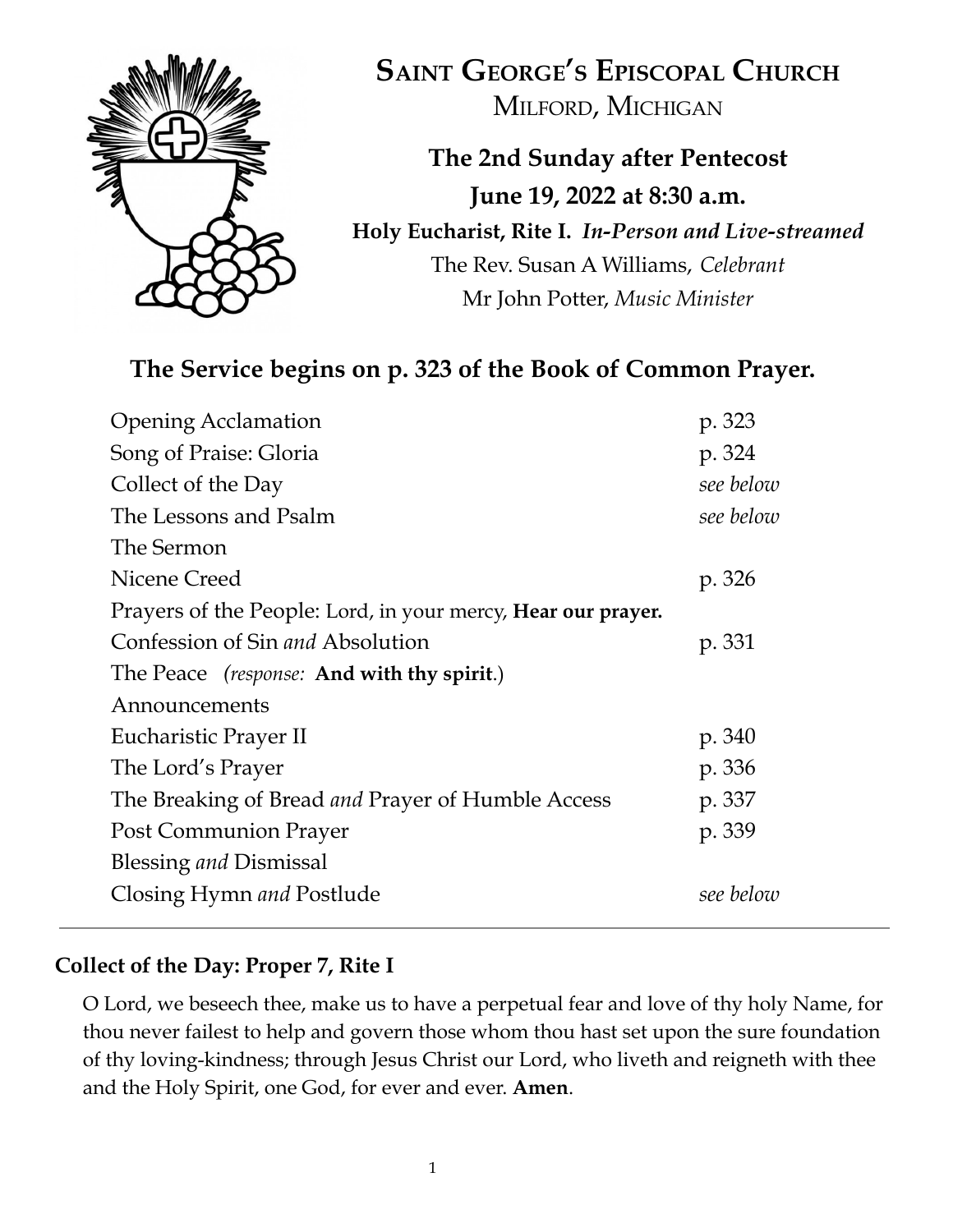#### **First Lesson** | **1 Kings 19:1-15a**

A reading from the First Book of the Kings, chapter 19, beginning at the first verse.

Ahab told Jezebel all that Elijah had done, and how he had killed all the prophets with the sword. Then Jezebel sent a messenger to Elijah, saying, "So may the gods do to me, and more also, if I do not make your life like the life of one of them by this time tomorrow." Then he was afraid; he got up and fled for his life, and came to Beer-sheba, which belongs to Judah; he left his servant there.

But he himself went a day's journey into the wilderness, and came and sat down under a solitary broom tree. He asked that he might die: "It is enough; now, O Lord, take away my life, for I am no better than my ancestors." Then he lay down under the broom tree and fell asleep. Suddenly an angel touched him and said to him, "Get up and eat." He looked, and there at his head was a cake baked on hot stones, and a jar of water. He ate and drank, and lay down again. The angel of the Lord came a second time, touched him, and said, "Get up and eat, otherwise the journey will be too much for you." He got up, and ate and drank; then he went in the strength of that food forty days and forty nights to Horeb the mount of God. At that place he came to a cave, and spent the night there.

Then the word of the Lord came to him, saying, "What are you doing here, Elijah?" He answered, "I have been very zealous for the Lord, the God of hosts; for the Israelites have forsaken your covenant, thrown down your altars, and killed your prophets with the sword. I alone am left, and they are seeking my life, to take it away."

He said, "Go out and stand on the mountain before the Lord, for the Lord is about to pass by." Now there was a great wind, so strong that it was splitting mountains and breaking rocks in pieces before the Lord, but the Lord was not in the wind; and after the wind an earthquake, but the Lord was not in the earthquake; and after the earthquake a fire, but the Lord was not in the fire; and after the fire a sound of sheer silence. When Elijah heard it, he wrapped his face in his mantle and went out and stood at the entrance of the cave. Then there came a voice to him that said, "What are you doing here, Elijah?" He answered, "I have been very zealous for the Lord, the God of hosts; for the Israelites have forsaken your covenant, thrown down your altars, and killed your prophets with the sword. I alone am left, and they are seeking my life, to take it away." Then the Lord said to him, "Go, return on your way to the wilderness of Damascus."

The Word of the Lord. **Thanks be to God.**

**Psalter | Psalms 42 & 43** *BCP beginning on page 643; said responsively by verse*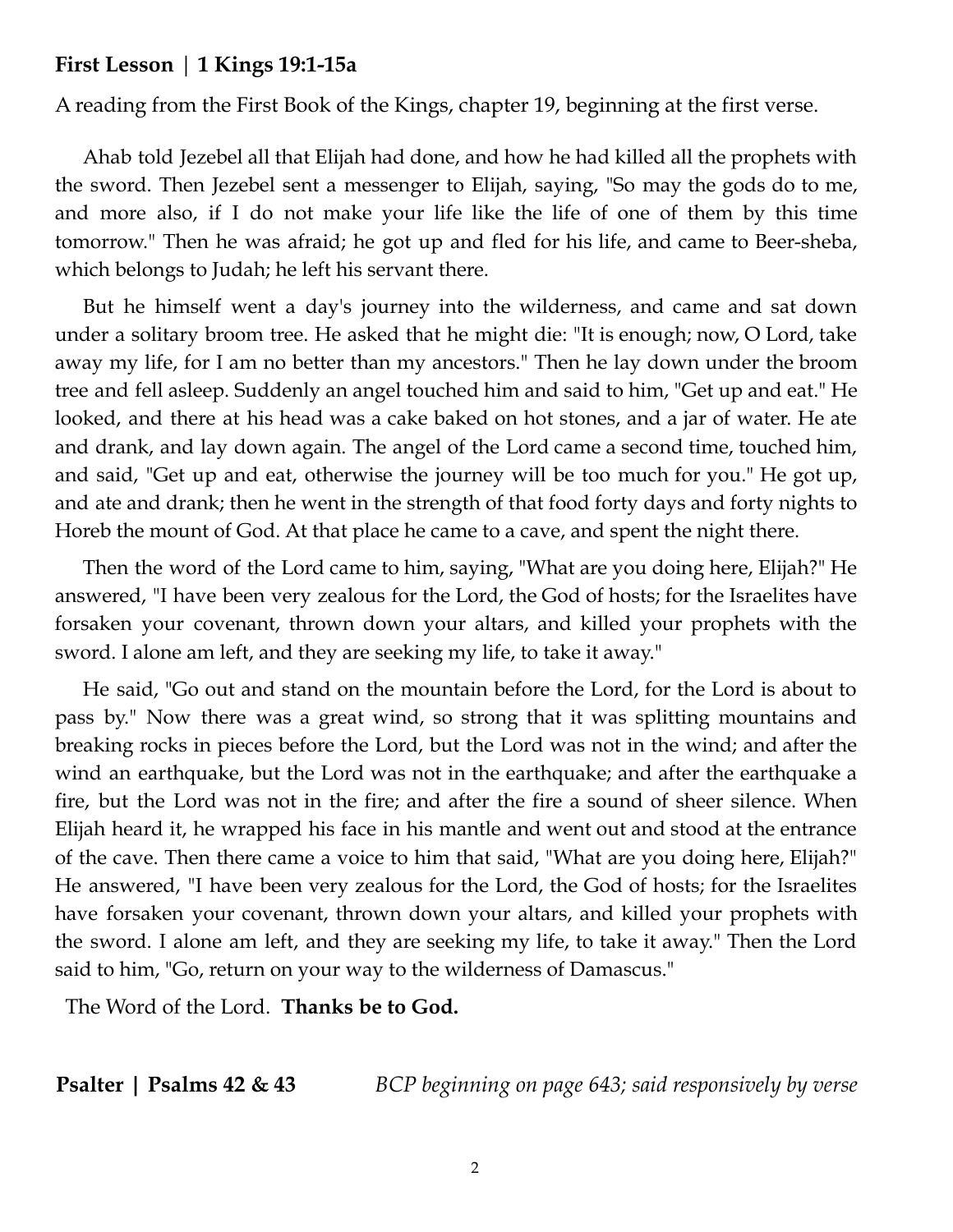#### **Second Lesson | Galatians 3:23-29**

A reading from St Paul's Letter to the Galatians, chapter 3, beginning at the 23rd verse.

Now before faith came, we were imprisoned and guarded under the law until faith would be revealed. Therefore the law was our disciplinarian until Christ came, so that we might be justified by faith. But now that faith has come, we are no longer subject to a disciplinarian, for in Christ Jesus you are all children of God through faith. As many of you as were baptized into Christ have clothed yourselves with Christ. There is no longer Jew or Greek, there is no longer slave or free, there is no longer male and female; for all of you are one in Christ Jesus. And if you belong to Christ, then you are Abraham's offspring, heirs according to the promise.

The Word of the Lord. **Thanks be to God.**

#### **Holy Gospel** | **Luke 8:26-39**

*Priest* The Holy Gospel of our Savior Jesus Christ, according to Luke.

#### *People* **Glory be to thee, O Christ.**

Jesus and his disciples arrived at the country of the Gerasenes, which is opposite Galilee. As he stepped out on land, a man of the city who had demons met him. For a long time he had worn no clothes, and he did not live in a house but in the tombs. When he saw Jesus, he fell down before him and shouted at the top of his voice, "What have you to do with me, Jesus, Son of the Most High God? I beg you, do not torment me" -- for Jesus had commanded the unclean spirit to come out of the man. (For many times it had seized him; he was kept under guard and bound with chains and shackles, but he would break the bonds and be driven by the demon into the wilds.) Jesus then asked him, "What is your name?" He said, "Legion"; for many demons had entered him. They begged him not to order them to go back into the abyss.

Now there on the hillside a large herd of swine was feeding; and the demons begged Jesus to let them enter these. So he gave them permission. Then the demons came out of the man and entered the swine, and the herd rushed down the steep bank into the lake and was drowned.

When the swineherds saw what had happened, they ran off and told it in the city and in the country. Then people came out to see what had happened, and when they came to Jesus, they found the man from whom the demons had gone sitting at the feet of Jesus, clothed and in his right mind. And they were afraid. Those who had seen it told them how the one who had been possessed by demons had been healed. Then all the people of the surrounding country of the Gerasenes asked Jesus to leave them; for they were seized with great fear. So he got into the boat and returned. The man from whom the demons had gone begged that he might be with him; but Jesus sent him away, saying, "Return to your home, and declare how much God has done for you." So he went away, proclaiming throughout the city how much Jesus had done for him.

The Gospel of the Lord. **Praise be to thee, O Christ.**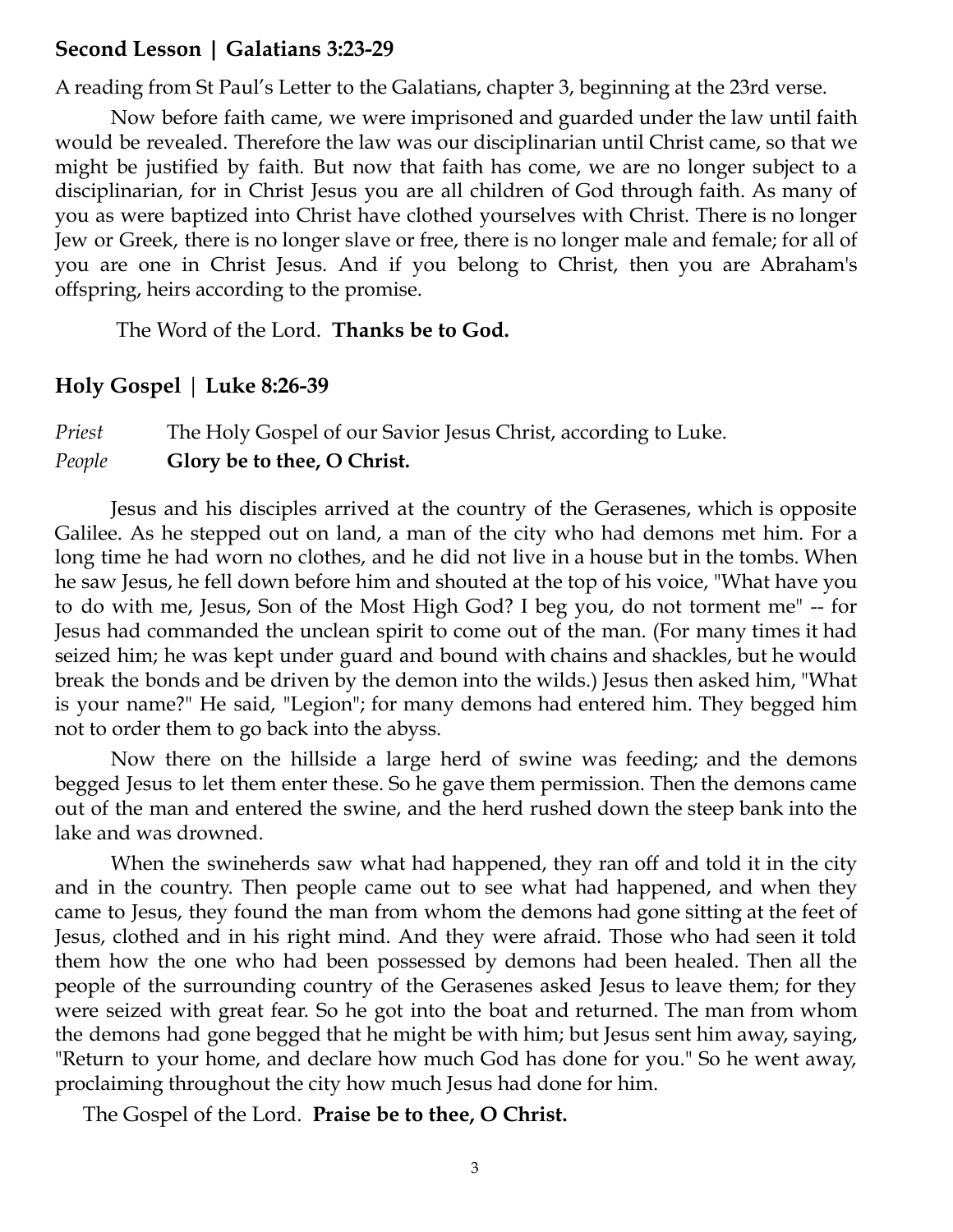**Following Communion:** Post-Communion Prayer (p. 339); the Blessing; *then*

**Closing Hymn** H-82 #607 *O God of every nation* Music- Public Domain Words - William Watkins Reid, Jr. ©1958 Hymn Society in the US & Canada Reprinted and Podcast with permission under ONE LICENSE, License #A-723589. All rights reserved.

**Dismissal** *response "Thanks be to God!"*

**Postlude** *March of the Men of Harlech* Welsh Melody, Arr. Wilbur Held Music - ©1992 MorningStar Music Publishers / Birnamwood Publications Podcast with permission under ONE LICENSE, License #A-723589. All rights reserved.

# **Announcements - June 19**

- ★ **Happy Father's Day and Thank You** to all the dads, grandfathers, godfathers and honorary fathers/uncles who have formed and supported us in our own life-journeys.
- ★ **LOK garden party,** Tuesday, June 28 at 5:30. Bring a dish to share. **RSVP** to our hostess, Laura Frost.

## ★ **Join us for the Daily Office** at **www.facebook.com/stgeorge.milford**

- Mondays & Wednesdays, 10 a.m. Morning Prayer
- Tuesdays & Thursdays, 9 a.m. Morning Prayer
- Fridays, 4 p.m. Evening Prayer

## ★ **The Spirit of St. George's - 76th Anniversary Celebratory Events**

- **July 17, 2022 St. George's Barbecue** hosted by the Men's Group, after a combined celebratory service at 10:00 a.m.
- **August 12-14 Milford Memories** festival. We will host parking-for-donation and a table on our lawn. *We need a Chairperson for this project.*

# ★ **Please pray daily for our Rector Search. This new prayer reflects the current work of the Committee.**

Everlasting God: Give to our Rector Search Committee grace and wisdom, as they build a profile of our church, to attract and evaluate prospective candidates for the position of our next priest. Infuse their hearts with your Holy Spirit, to enlighten them as they review and prioritize the desires of your congregation.

Lord, we also ask you to lead them to your will and desire for St. George's, so that we may faithfully fulfill the mission of your church. We ask this for the sake of him who dwelt among us, Jesus your Son, our Lord, who lives and reigns with you and the Holy Spirit, one God forever and ever. Amen.